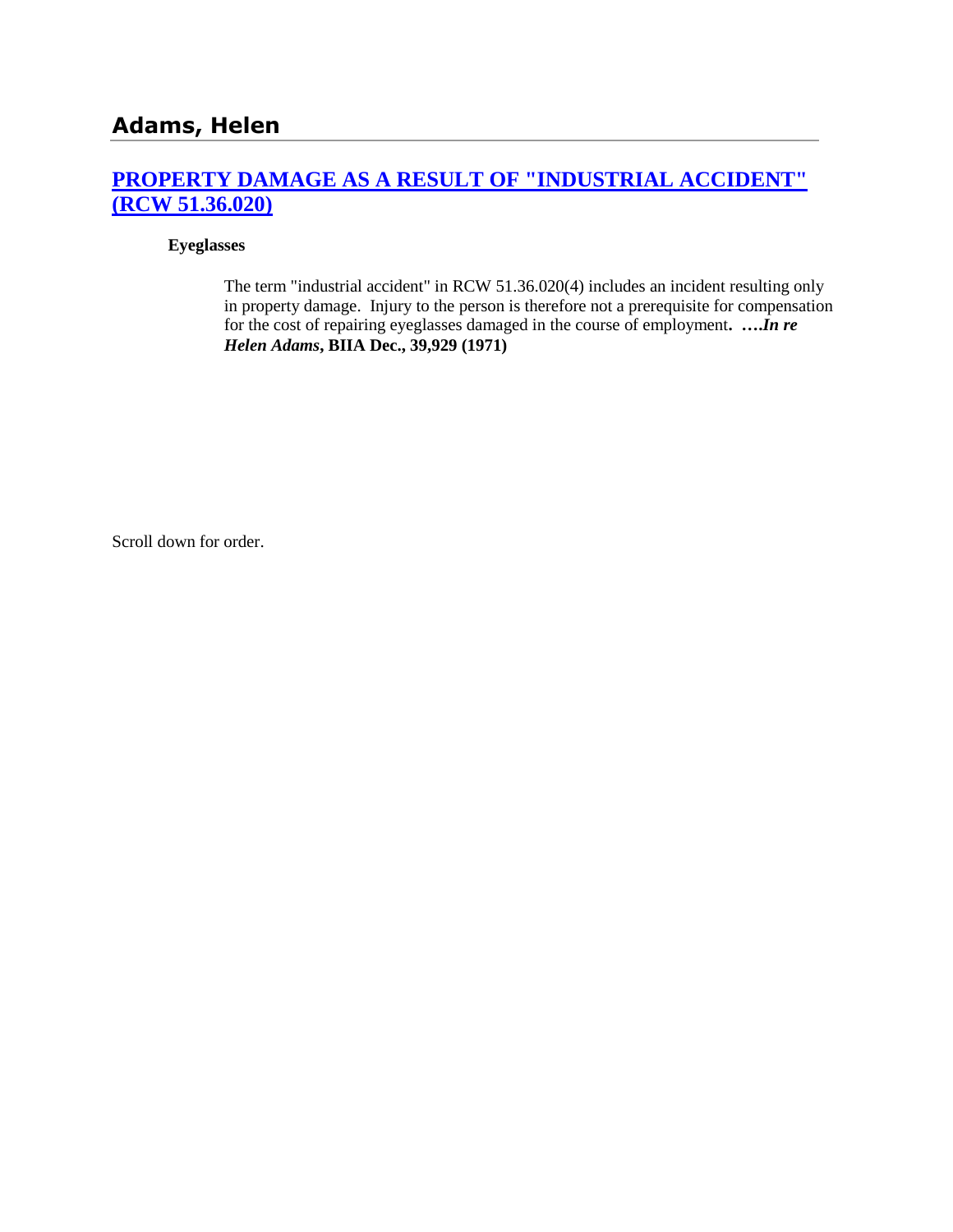#### **BEFORE THE BOARD OF INDUSTRIAL INSURANCE APPEALS STATE OF WASHINGTON**

**)**

**IN RE: HELEN ADAMS ) DOCKET NO. 39,929**

**CLAIM NO. G-202287 ) ORDER GRANTING RELIEF ON THE RECORD**

Appeal filed by the claimant on November 23, 1971, from an order issued by the Department of Labor and Industries on November 12, 1971, rejecting her claim for benefits under the Industrial Insurance Act. **REVERSED AND REMANDED**.

## **DECISION**

From the record in this case it appears that the claimant on June 10, 1971, while in the course of her employment with the Seattle School District, was pushing a cart through a door. The cart dislodged a door stopper, causing the door to swing shut, and, in closing, to hit her glasses, thereby breaking the lens. She apparently suffered no personal injury as a result of this accident. Her claim for compensation for the cost of repairing her glasses was necessarily based on the pertinent provisions of RCW 51.36.020, which provides that:

> "When the injury to any workman is so serious as to require his being taken from the place of injury to a place of treatment, his employer shall, at the expense of the medical aid fund, furnish transportation to the nearest place of proper treatment.

Every workman whose injury results in the loss of one or more limbs or eyes shall be provided with proper artificial substitutes to be purchased by the department at the expense of the accident fund. Every workman, who suffers an injury to an eye producing an error of refraction, shall be once provided, at the expense of the accident fund, proper and properly equipped lenses to correct such error of refraction and his disability rating shall be based upon the loss of sight before correction. Every workman, whose accident results in damage to or destruction of an artificial limb, eye or tooth, shall have same repaired or replaced at the expense of the accident fund. Every workman whose eyeglasses or lenses are damaged, destroyed, or lost as a result of an industrial accident shall have the same restored or replaced at the expense of the accident fund. The accident fund shall be liable only for the cost of restoring damaged eyeglasses to their condition at the time of the accident. All mechanical appliances necessary in the treatment of an injured workman, such as braces, belts, casts and crutches, may be provided at the expense of the medical aid fund and all mechanical appliances required as permanent equipment after treatment has been completed shall continue to be provided or replaced without regard to the date of injury or date treatment was completed, notwithstanding any other provision of law, at the expense of the accident fund. A workman, whose injury is of such short duration as to bring him within the provisions of subsection (4) of RCW 51.32.090 shall nevertheless receive during the omitted period medical, surgical and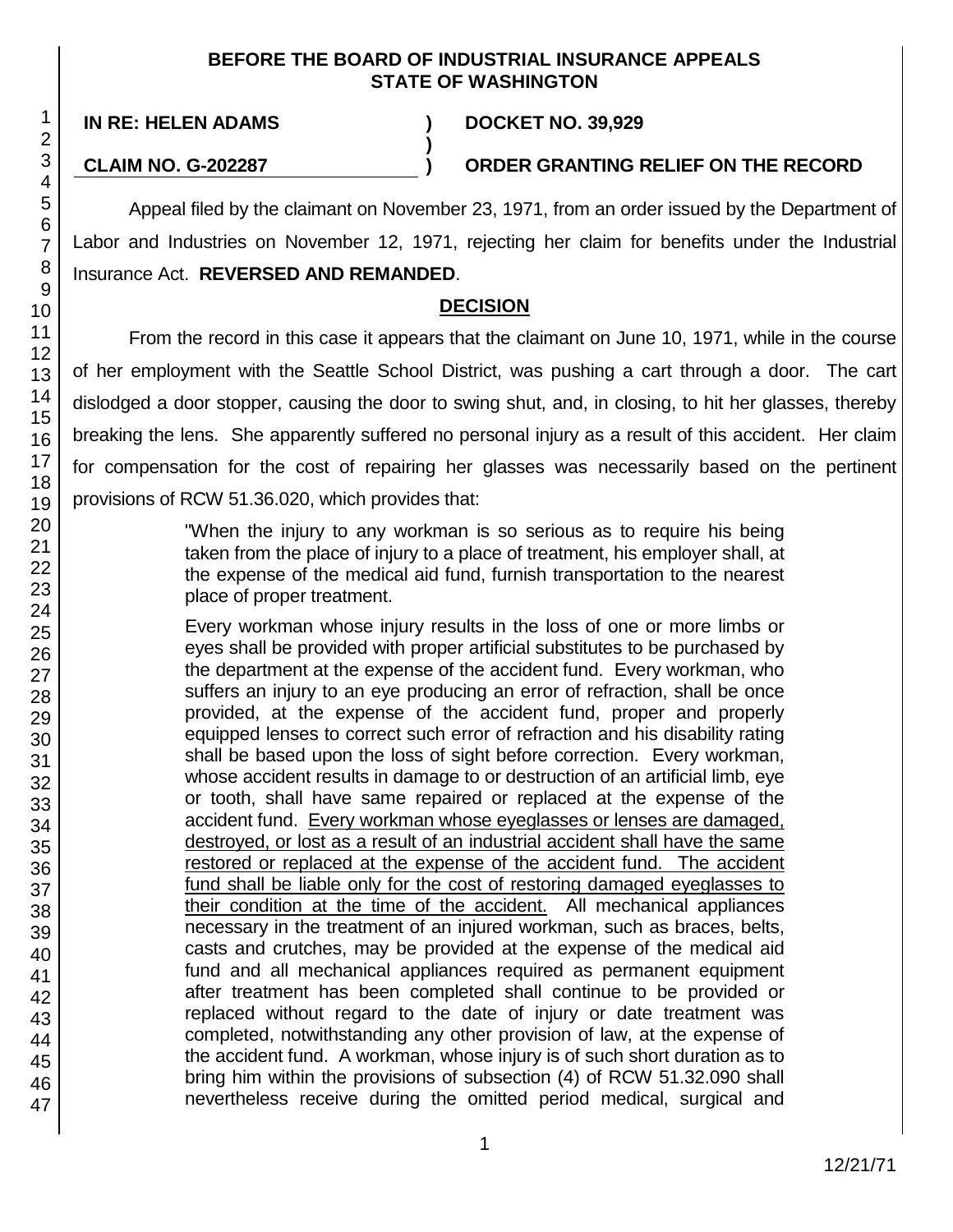hospital care and service and transportation under the provisions of the chapter." (Emphasis added)

On November 11, 1971, the Department rejected her claim for the stated reason: "That the breakage of the glasses was not the result of an industrial accident as defined by the Workman's Compensation Act." As there is nothing in the Department file to indicate that the incident occurred in any manner other than described by the claimant, it is obvious that the Department decided this incident, as described did not constitute an "industrial accident". In reaching this conclusion, the department, we believe, was in error. Since, however, we have in similar cases in the past concurred in this erroneous judgment, we feel that we should explain our present position.

There is, in fact, no definition of the term industrial accident as such in the workmen's Compensation Act. The rejection of claims for damaged eyeglasses where no injury to the person has occurred has arisen from the error of considering accident as used in RCW 51.36.020 to be synonymous with the notion of accident to the person included in the definition of injury which is defined by RCW 51.08.100 as follows:

> "'Injury' means a sudden and tangible happening, of a traumatic nature, producing an immediate or prompt result, and occurring from without, and such physical conditions as result therefrom."

From this definition of injury it has been argued that in order for a workman to be compensated for damaged on lost eyeglasses, "there must be an accident with some resulting physical harm to the person's body."

It seems apparent, however, from a reading of the statute, that by using the term accident in the underscored provision of RCW 51.36.020, quoted above, which together with the preceding sentence, providing compensation for damage to artificial limbs, eyes or teeth, was added to the statute in 1959, the legislature intended the broader, common meaning of accident rather than the restricted notion of accident to the person contained in the statutory definition of injury. It should be noted that throughout RCW 51.36.020 the term injury is used in the provisions necessarily involving injury to the person. It can only be assumed that the term accident was advisedly used in the provisions added in 1959 dealing with damage to prostheses and eyeglasses.

Accident, in the sense of an incident that may give rise to legal liability, may, in its broad, common meaning, be defined as an un-designed, unexpected happening that causes personal injury